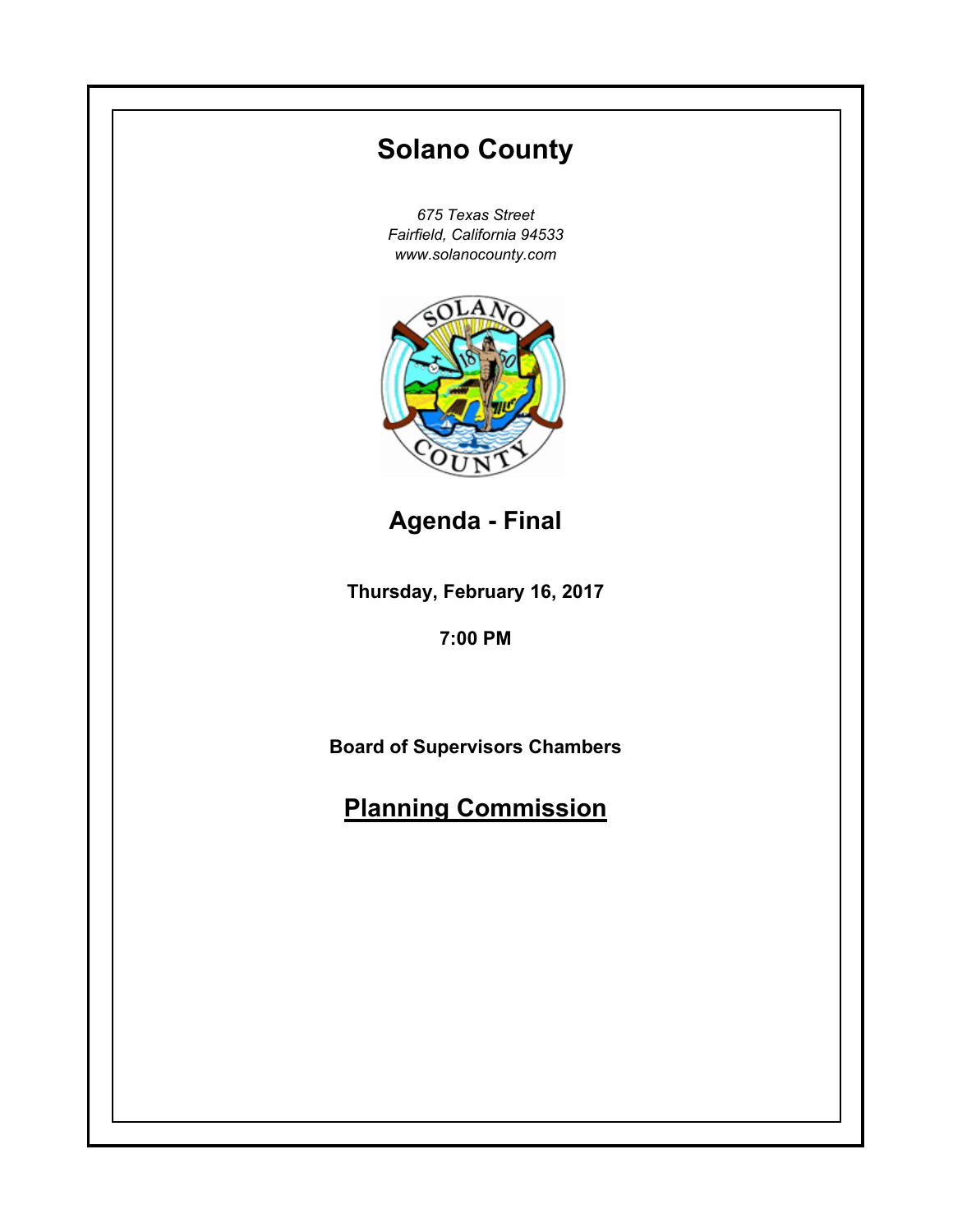Any person wishing to address any item listed on the Agenda may do so by submitting a Speaker Card to the Clerk before the Commission considers the specific item. Cards are available at the entrance to the meeting chambers. Please limit your comments to five (5) minutes. For items not listed on the Agenda, please see "Items From the Public".

All actions of the Solano County Planning Commission can be appealed to the Board of Supervisors in writing within 10 days of the decision to be appealed. The fee for appeal is \$150.

Any person wishing to review the application(s) and accompanying information may do so at the Solano County Department of Resource Management, Planning Division, 675 Texas Street, Suite 5500, Fairfield, CA. Non-confidential materials related to an item on this Agenda submitted to the Commission after distribution of the agenda packet are available for public inspection during normal business hours and on our website at www.solanocounty.com under Departments, Resource Management, Boards and Commissions.

The County of Solano does not discriminate against persons with disabilities and is an accessible facility. If you wish to attend this meeting and you will require assistance in order to participate, please contact Kristine Sowards, Department of Resource Management at (707) 784-6765 at least 24 hours in advance of the event to make reasonable arrangements to ensure accessibility to this meeting.

# **AGENDA**

**CALL TO ORDER**

**SALUTE TO THE FLAG**

**ROLL CALL**

**APPROVAL OF AGENDA**

### **APPROVAL OF THE MINUTES**

*There are no minutes available for approval at this time.*

#### **ITEMS FROM THE PUBLIC:**

*This is your opportunity to address the Commission on a matter not heard on the Agenda, but it must be within the subject matter jurisdiction of the Commission. Please submit a Speaker Card before the first speaker is called and limit your comments to five minutes. Items from the public will be taken under consideration without discussion by the Commission and may be referred to staff.*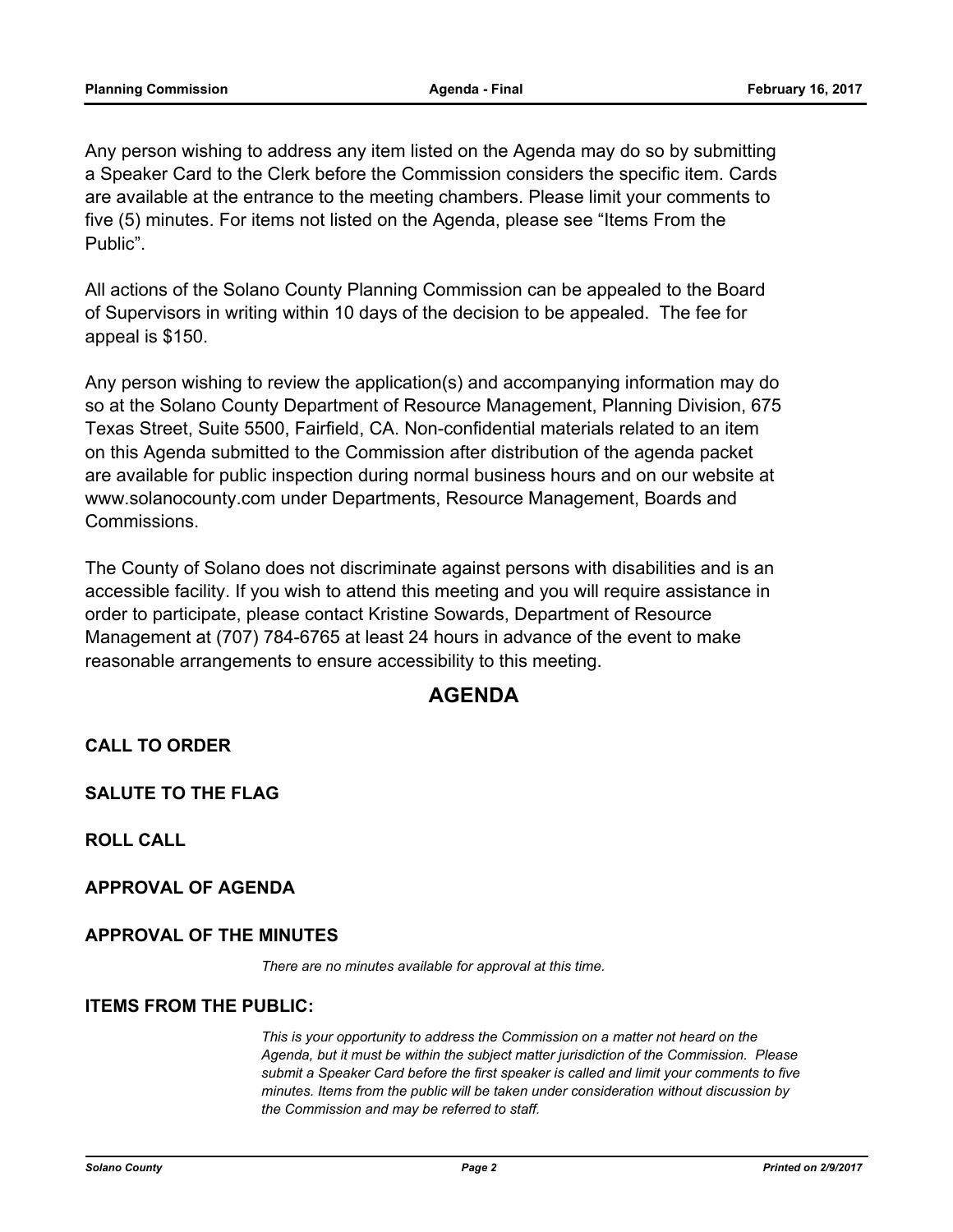# **REGULAR CALENDAR**

**1 [PC 17-008](#page-3-0)** NOMINATION and ELECTION of Chair and Vice-Chair for the ensuing year

*Attachments:* [Planning Commission appointment & attendance report](#page-4-0)

**2 [PC 17-007](#page-5-0)** Public hearing to consider Lot Line Adjustment Application No. LLA-16-03 of Cordelia Winery LLC and Ryan German & Michael and Janis German to reconfigure the common parcel boundary between two adjacent lots located at 4991 Suisun Valley Road, 2 miles northwest of the City of Fairfield within the Suisun Valley Agriculture "A-SV-20" Zoning District; APNs 0149-060-030, 05, 06, 08, and 09. The two properties are entered into Williamson Act Contract No. 671. (Project Planner: Eric Wilberg)

> [A - Draft Resolution](#page-11-0) *Attachments:*

- [B Assessors Parcel Map](#page-14-0)
- [C Tentative Map](#page-15-0)

#### **ANNOUNCEMENTS AND REPORTS**

#### **ADJOURN**

*To the Planning Commission meeting of March 2, 2017 at 7:00 P.M., Board Chambers, 675 Texas Street, Fairfield, CA*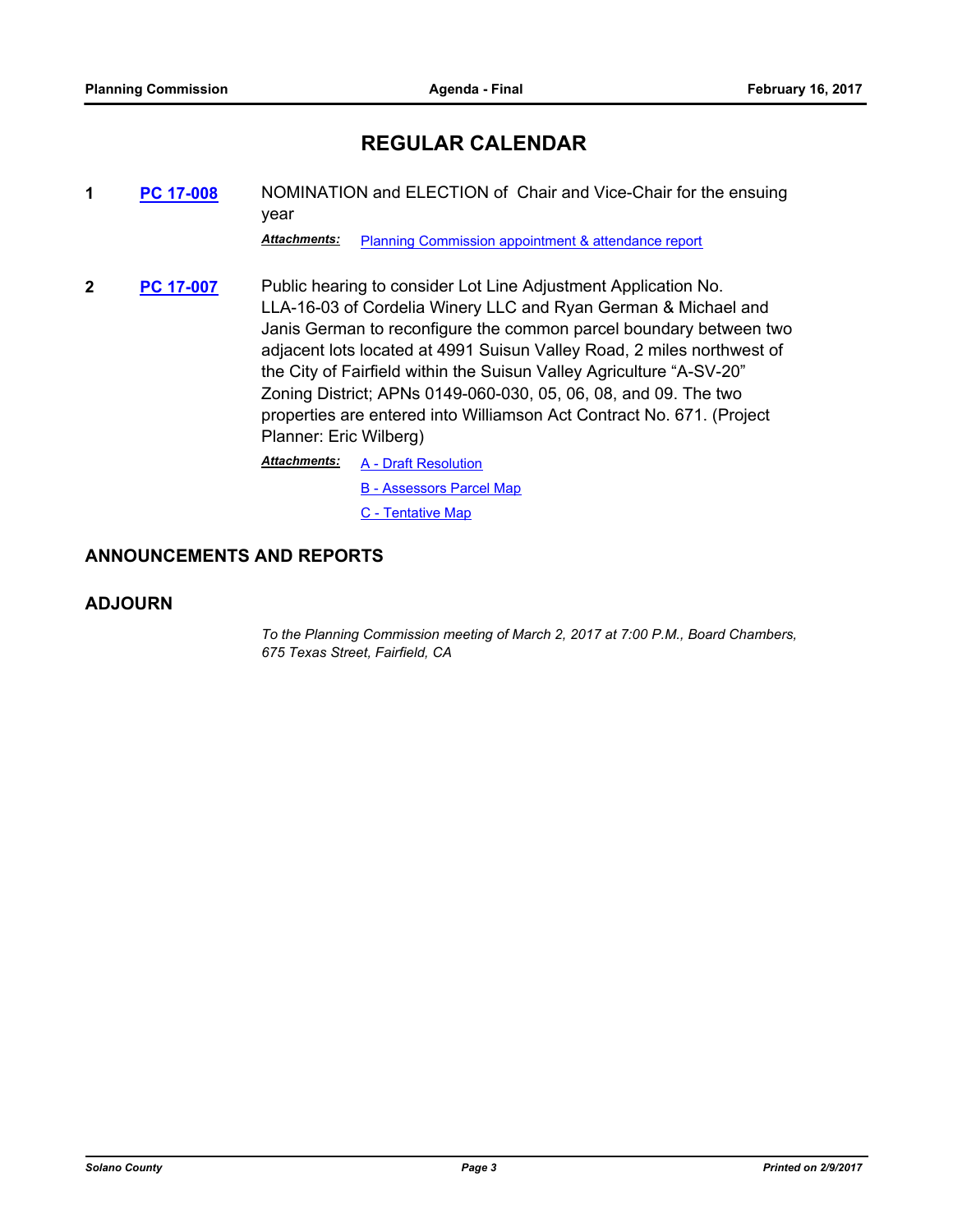<span id="page-3-0"></span>

|                        |      | <b>Solano County</b><br>Agenda Submittal                             | 675 Texas Street<br>Fairfield, California 94533<br>www.solanocounty.com |                            |               |
|------------------------|------|----------------------------------------------------------------------|-------------------------------------------------------------------------|----------------------------|---------------|
| Agenda #:              |      | 1                                                                    | <b>Status:</b>                                                          | PC-Regular                 |               |
| Type:                  |      | <b>PC-Document</b>                                                   | <b>Department:</b>                                                      | <b>Planning Commission</b> |               |
| File $#$ :             |      | PC 17-008                                                            | <b>Contact:</b>                                                         |                            |               |
| Agenda date:           |      | 2/16/2017                                                            | <b>Final action:</b>                                                    |                            |               |
| Title:                 |      | NOMINATION and ELECTION of Chair and Vice-Chair for the ensuing year |                                                                         |                            |               |
|                        |      |                                                                      |                                                                         |                            |               |
| <b>Governing body:</b> |      |                                                                      |                                                                         |                            |               |
| District:              |      |                                                                      |                                                                         |                            |               |
| <b>Attachments:</b>    |      | <b>Planning Commission appointment &amp; attendance report</b>       |                                                                         |                            |               |
| <b>Date</b>            | Ver. | <b>Action By</b>                                                     | <b>Action</b>                                                           |                            | <b>Result</b> |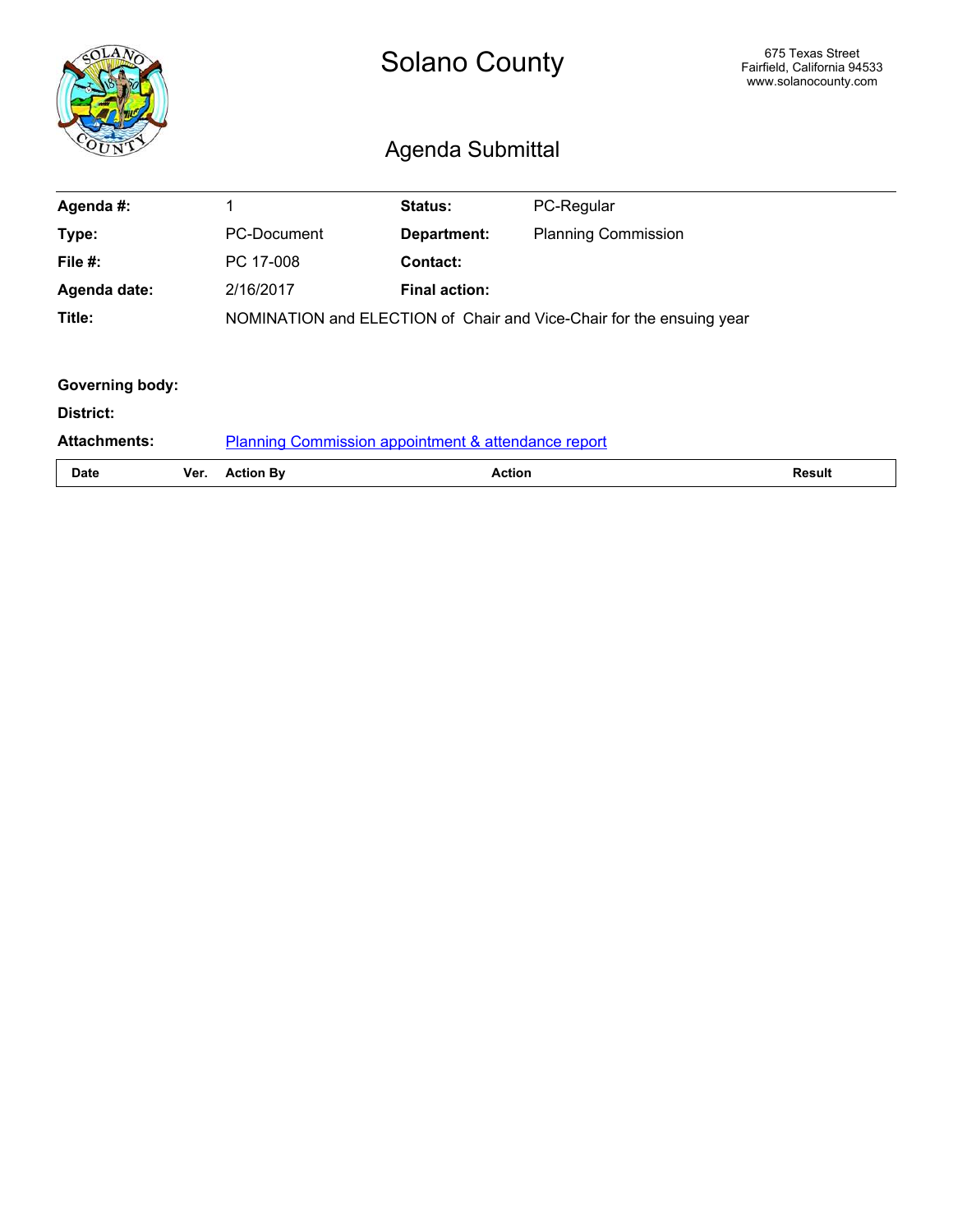# <span id="page-4-0"></span>**SOLANO COUNTY PLANNING COMMISSION APPOINTMENT AND ATTENDANCE REPORT**

# **February 16, 2017**

**\* \* \* \* \* \* \* \* \* \* \* \* \* \* \* \* \* \* \*** 

| DIST.                                |              | <b>APPT. DATE</b>                         | <b>PERCENT OF MEETING ATTENDANCE *</b> |             |  |
|--------------------------------------|--------------|-------------------------------------------|----------------------------------------|-------------|--|
| <b>NAME</b>                          | NO.          | <b>EXPIRATION DATE</b>                    | 2016                                   | 2015        |  |
| <b>JOHNNY</b><br><b>WALKER</b>       | 1            | <b>February 19, 2013</b><br>Jan. 31, 2017 | 100% (9/9)                             | 93% (13/14) |  |
| <b>RAMON</b><br><b>CASTELLBLANCH</b> | $\mathbf{2}$ | <b>August 25, 2015</b><br>Jan. 31, 2017   | 44% (4/9)                              | 83% (5/6)   |  |
| <b>KELLY</b><br><b>RHOADS-POSTON</b> | 3            | Feb. 2, 2010<br>Jan. 31, 2019             | 89% (8/9)                              | 86% (12/14) |  |
| <b>KAY</b><br><b>CAYLER</b>          | 4            | Feb. 22, 2011<br>Jan. 31, 2019            | 78% (7/9)                              | 86% (12/14) |  |
| GIL<br><b>HOLLINGSWORTH</b>          | 5            | <b>August 5, 2014</b><br>Jan. 31, 2017    | 100% (9/9)                             | 93% (13/14) |  |

**\* Meetings attended / meetings held (February 4, 2016 - February 2, 2017)**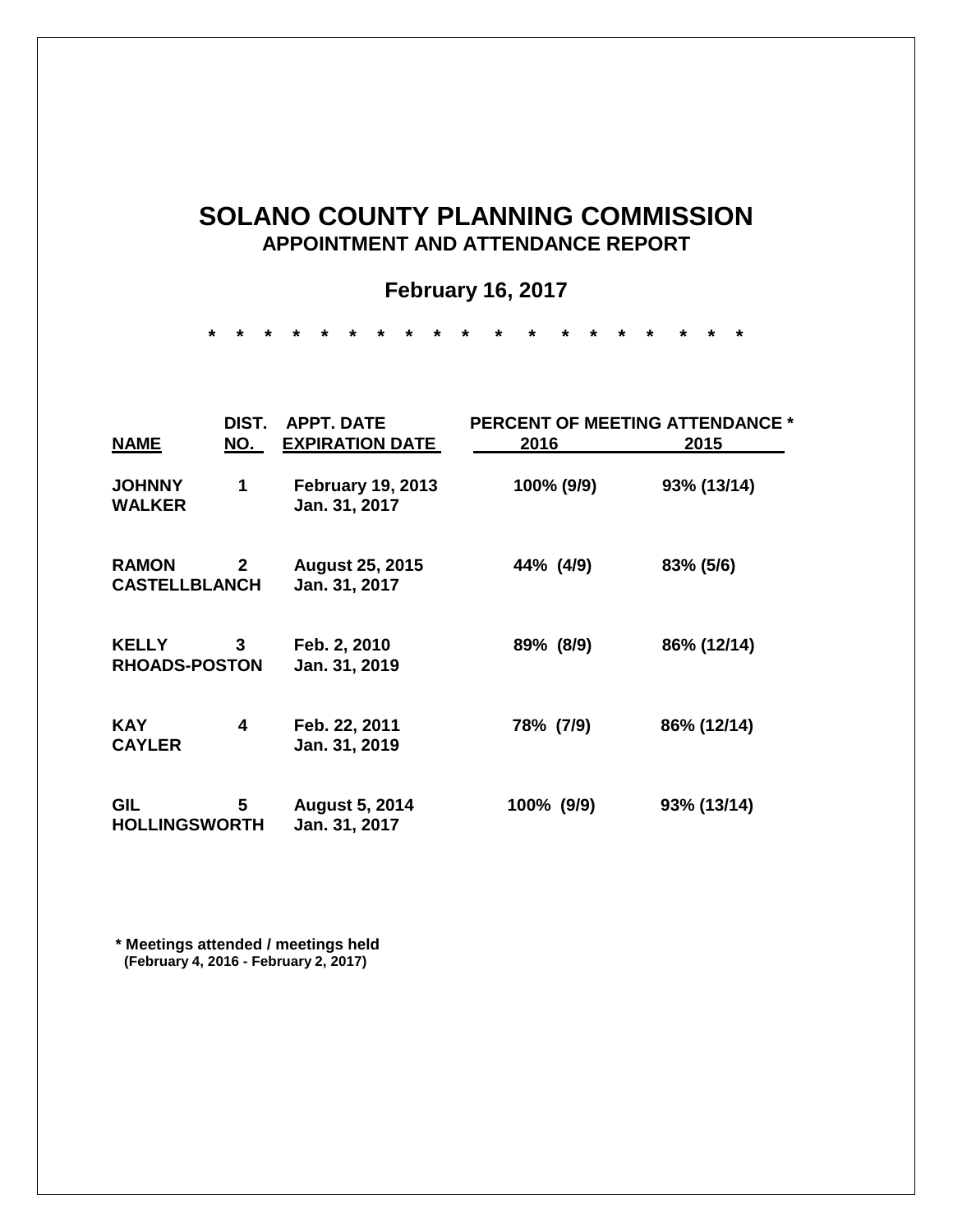<span id="page-5-0"></span>

|                        |      | <b>Solano County</b>                                                                                                                                                                                                                                                                                                                                                                                                                                                                                                      |                      |                            | 675 Texas Street<br>Fairfield, California 94533<br>www.solanocounty.com |
|------------------------|------|---------------------------------------------------------------------------------------------------------------------------------------------------------------------------------------------------------------------------------------------------------------------------------------------------------------------------------------------------------------------------------------------------------------------------------------------------------------------------------------------------------------------------|----------------------|----------------------------|-------------------------------------------------------------------------|
| Agenda Submittal       |      |                                                                                                                                                                                                                                                                                                                                                                                                                                                                                                                           |                      |                            |                                                                         |
| Agenda #:              |      | $\overline{2}$                                                                                                                                                                                                                                                                                                                                                                                                                                                                                                            | Status:              | PC-Regular                 |                                                                         |
| Type:                  |      | PC-Document                                                                                                                                                                                                                                                                                                                                                                                                                                                                                                               | Department:          | <b>Planning Commission</b> |                                                                         |
| File $#$ :             |      | PC 17-007                                                                                                                                                                                                                                                                                                                                                                                                                                                                                                                 | Contact:             |                            |                                                                         |
| Agenda date:           |      | 2/16/2017                                                                                                                                                                                                                                                                                                                                                                                                                                                                                                                 | <b>Final action:</b> |                            |                                                                         |
| Title:                 |      | Public hearing to consider Lot Line Adjustment Application No. LLA-16-03 of Cordelia Winery<br>LLC and Ryan German & Michael and Janis German to reconfigure the common parcel<br>boundary between two adjacent lots located at 4991 Suisun Valley Road, 2 miles northwest of<br>the City of Fairfield within the Suisun Valley Agriculture "A-SV-20" Zoning District; APNs 0149-<br>060-030, 05, 06, 08, and 09. The two properties are entered into Williamson Act Contract No.<br>671. (Project Planner: Eric Wilberg) |                      |                            |                                                                         |
| <b>Governing body:</b> |      |                                                                                                                                                                                                                                                                                                                                                                                                                                                                                                                           |                      |                            |                                                                         |
| District:              |      |                                                                                                                                                                                                                                                                                                                                                                                                                                                                                                                           |                      |                            |                                                                         |
| <b>Attachments:</b>    |      | A - Draft Resolution<br><b>B - Assessors Parcel Map</b><br>C - Tentative Map                                                                                                                                                                                                                                                                                                                                                                                                                                              |                      |                            |                                                                         |
| <b>Date</b>            | Ver. | <b>Action By</b>                                                                                                                                                                                                                                                                                                                                                                                                                                                                                                          |                      | <b>Action</b>              | <b>Result</b>                                                           |

Public Hearing Required? Yes  $X$  No  $-$ 

#### **RECOMMENDATION:**

The Department of Resource Management recommends that the Planning Commission **ADOPT** the attached resolution with respect to the findings, and **APPROVE** Lot Line Adjustment LLA-16-03 subject to the recommended conditions of approval.

#### **EXECUTIVE SUMMARY:**

The property owners are proposing to adjust the common parcel line between two adjacent lots. The lot line adjustment will result in a net transfer of 5.06 acres from Lot A (German) to Lot B (Cordelia Winery LLC). Both lots are entered into an active Land Conservation Contract (Williamson Act contract No. 671), therefore requiring action to be taken by the Planning Commission.

#### **ENVIRONMENTAL ANALYSIS:**

The proposed lot line adjustment is a ministerial action and is therefore not subject to the provisions of the California Environmental Quality Act pursuant to CEQA Guidelines Section 21080(b)(1).

#### **BACKGROUND:**

- **A. Prior approvals:** Williamson Act Contract No. 671 (May 5, 1970)
- **B. Applicant/Owner:** Cordelia Winery LLC, Ryan German and Michael & Janis German
- **C. General Plan Land Use Designation/Zoning:** Agriculture/Suisun Valley Agriculture
- **D. Existing Use:** Vineyard, Historic Drying Yard, Residential
- **E. Adjacent Zoning and Uses:**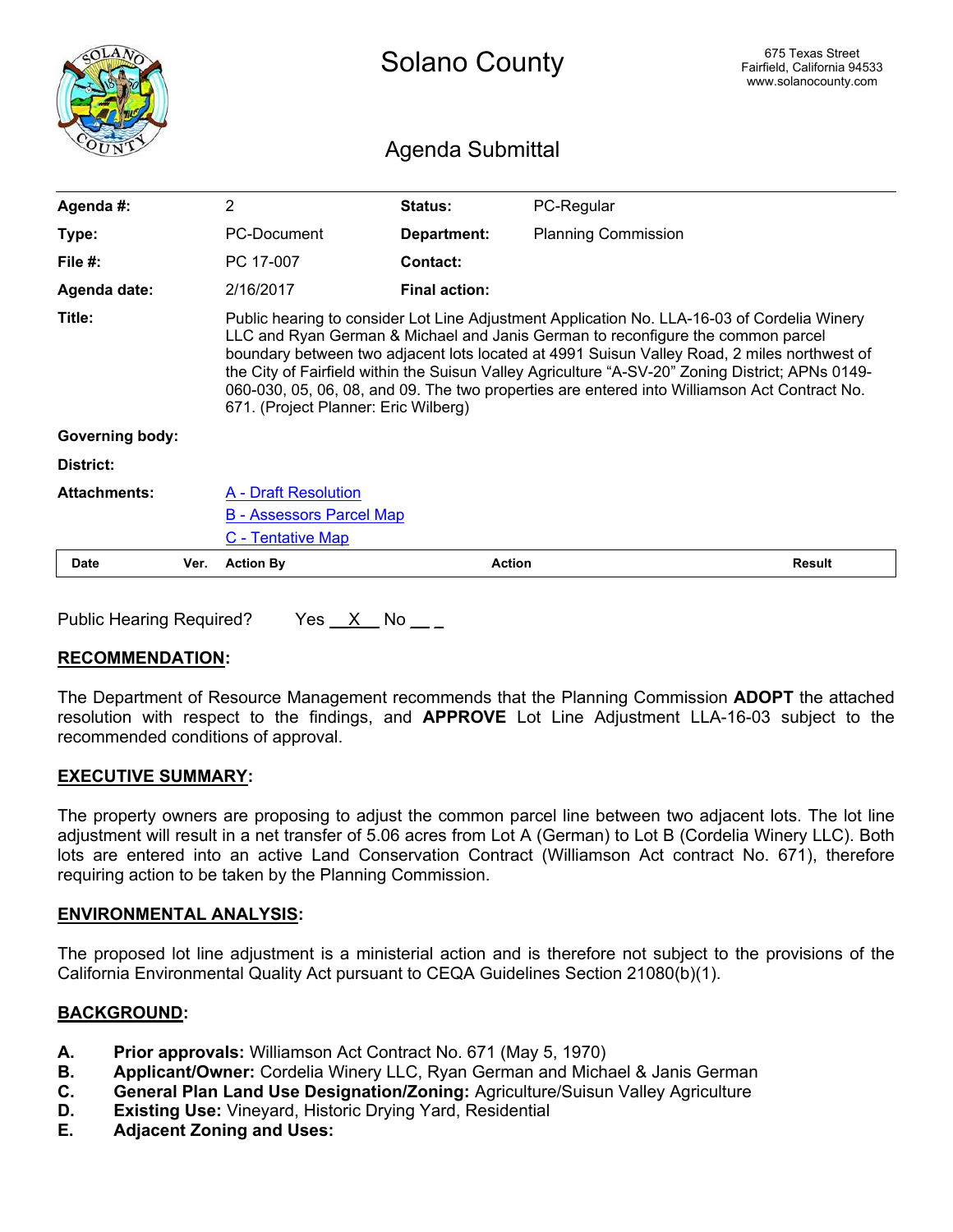**North:** A-SV-20 / vineyards **South:** A-SV-20 / vineyards **East:** A-SV-20 / Suisun Valley School **West:** A-20 / open space

## **A. Setting**

The subject site is situated in the northern part of the Suisun Valley approximately 2 miles northwest of the City of Fairfield. The site is comprised of two legal lots, made up of five Assessor Parcels totaling 80.79 acres. All of the parcels are relatively flat, predominantly prime agricultural farm land, planted in vineyards. Lot A (German) is made up of APN's 0149-060-030, 06, and 09 totaling 56.90 acres. Existing development on Lot A is located at the western extent of the lot near Suisun Creek and consists of a residence and various agricultural accessory structures (barns and sheds). Lot B (Cordelia Winery LLC) is made up of APN's 0149- 060-050 and 08 totaling 23.89 acres. Existing development on Lot B is located along the northeast boundary of the lot and consists of multiple pole barns, warehouses, and agricultural processing structures. The site is the location of a historic fruit drying and agricultural processing yard which was permitted in the 1960's via Use Permits R-211, R-221, and R-447. Surrounding properties planted in vineyards border the site to the north and south. The site is bound to the east by Suisun Valley Road and to the west by Suisun Creek.

### **B. Project Description:**

The proposal involves adjusting the common property line between the German lot and the Cordelia Winery LLC lot. The resulting configuration will transfer 5.16 acres of land under vines from Lot A to Lot B. In addition, 0.10 acres of interior access road will transfer from Lot B to Lot A. The table below details lot information, parcel ownership, and acreages.

| <b>LOT</b>                | <b>APN</b>                                   | <b>EXISTING</b><br><b>ACREAGE</b> | <b>PROPOSED</b><br><b>ACREAGE</b> | <b>NET TRANSFER</b> |
|---------------------------|----------------------------------------------|-----------------------------------|-----------------------------------|---------------------|
| (German)                  | 0149-060-030<br>0149-060-060<br>0149-060-090 | 56,90 ac                          | 51.84 ac                          | - 5.06 ac           |
| (Cordelia<br>B<br>Winery) | 0149-060-050<br>0149-060-080                 | 23.89 ac                          | 28.92 ac                          | $+5.03$ ac          |

#### *Access*

The lot line adjustment does not propose changes to the access routes to the existing parcels. Lot B has frontage along Suisun Valley Road with a developed encroachment. Lot A is also afforded access to Suisun Valley Road via existing 30 foot roadway easement along the northern boundary of AP N 0149-060-030.

#### *Utilities*

Lot A is developed with a residence and associated domestic water well and private septic system. Lot B is currently undeveloped with water and septic. Both lots are located within the Solano Irrigation District (S.I.D) boundary, which provides irrigation water to the properties. Per S.I.D records, there are three (3) existing turnouts which serve the five (5) Assessor's Parcels. Lot B will require an easement through Lot A for the conveyance of irrigation water. The easement shall be recorded on the properties concurrently with the recordation of the Certificate of Compliance. In addition, there is a water line crossing through the lots and associated water service agreement between Suisun-Solano Water Authority and the land owners.

#### **B**. **Land Use Consistency:**

*General Plan and Zoning*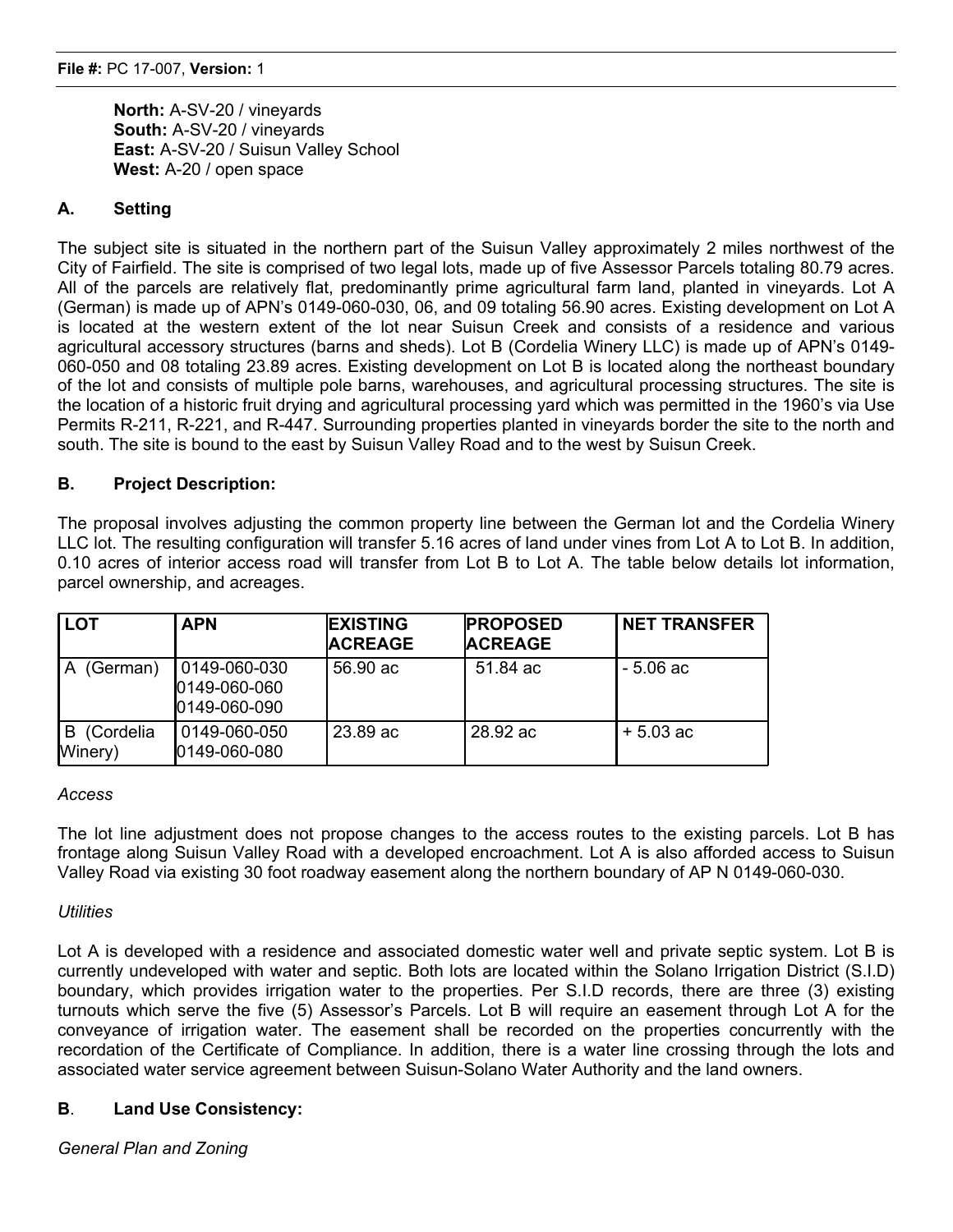Figure LU-1 of the Solano County General Plan designates the project site Agriculture. In addition, the entire site is located within the Suisun Valley Agriculture "A-SV-20" Zoning District. As seen on the General Plan/Zoning Consistency table (Table LU-7, General Plan) the A-SV-20 district is consistent with the Agricultural General Plan designation.

The existing residential development and agricultural use of the property, along with proposed parcel sizes (exceeding 20 acres) are consistent with the General Plan and A-SV-20 Zoning District regulations. Existing development on-site will continue to maintain minimum set back requirements to property lines.

#### **C**. **Subdivision Ordinance Consistency:**

The applicant has supplied adequate information to accompany the lot line adjustment application per County Subdivision Ordinance Section 26-41.1. The proposal is consistent with allowable land uses and development standards of the A-SV-20 Zoning District. The proposal involves the reconfiguration of two legal lots and no new lots would be created.

In order to finalize the lot line adjustment the applicants shall secure signed Tax Certificate letters from the Solano County Tax Collector. Details regarding the Tax Certificate process are described in Condition of Approval No. 2. This step also enables the Certificate of Compliance process which ultimately memorializes an approved lot line adjustment.

#### **D**. **Land Conservation Contract Consistency:**

On May 5, 1970 the two lots were entered into a Land Conservation Contract (Williamson Act Contract No. 671). The Solano County Uniform Rules and Procedures Governing Agricultural Preserves and Land Conservation Contracts stipulates the procedure for processing lot line adjustments for contracted land, outlines specific findings, and establishes minimum parcel size.

The Planning Commission is the hearing authority for this application because the lot line adjustment involves parcels under a single land conservation contract and the adjustment would not alter the outer perimeter of the contract. Replacement contracts are not required.

A majority of the subject site is identified as Prime Farmland on the latest State Department of Conservation Farmland map. A portion at the northeast corner of APN 0149-060-050 is identified as Built-Up Land, the site of the historic processing yard. The Williamson Act Rules and Procedures establish a minimum parcel size of 10 acres for Prime Farmland. Proposed Lot A (51.84 acres) and Lot B (28.92 acres) will continue to exceed the 10 acre minimum parcel size for Prime Farmland

The continued commercial agricultural use and existing residential development on-site are consistent with State and County Land Conservation Contract requirements.

#### **FINDINGS:**

- **1. The adjustment is consistent with applicable building ordinances and no conforming lot will be made nonconforming with applicable zoning requirements, and the adjustment will not reduce the aggregate area of all affected lots which do not meet the minimum area requirements of their zoning designations, pursuant to Section 66412(d) of the Subdivision Map Act.**
- No structures are proposed as part of this application and no conforming lot will be made nonconforming in terms of A-SV-20 Zoning District development standards or minimum parcel size.
- **2. Approval of the lot line adjustment will not create a greater number of parcels than originally**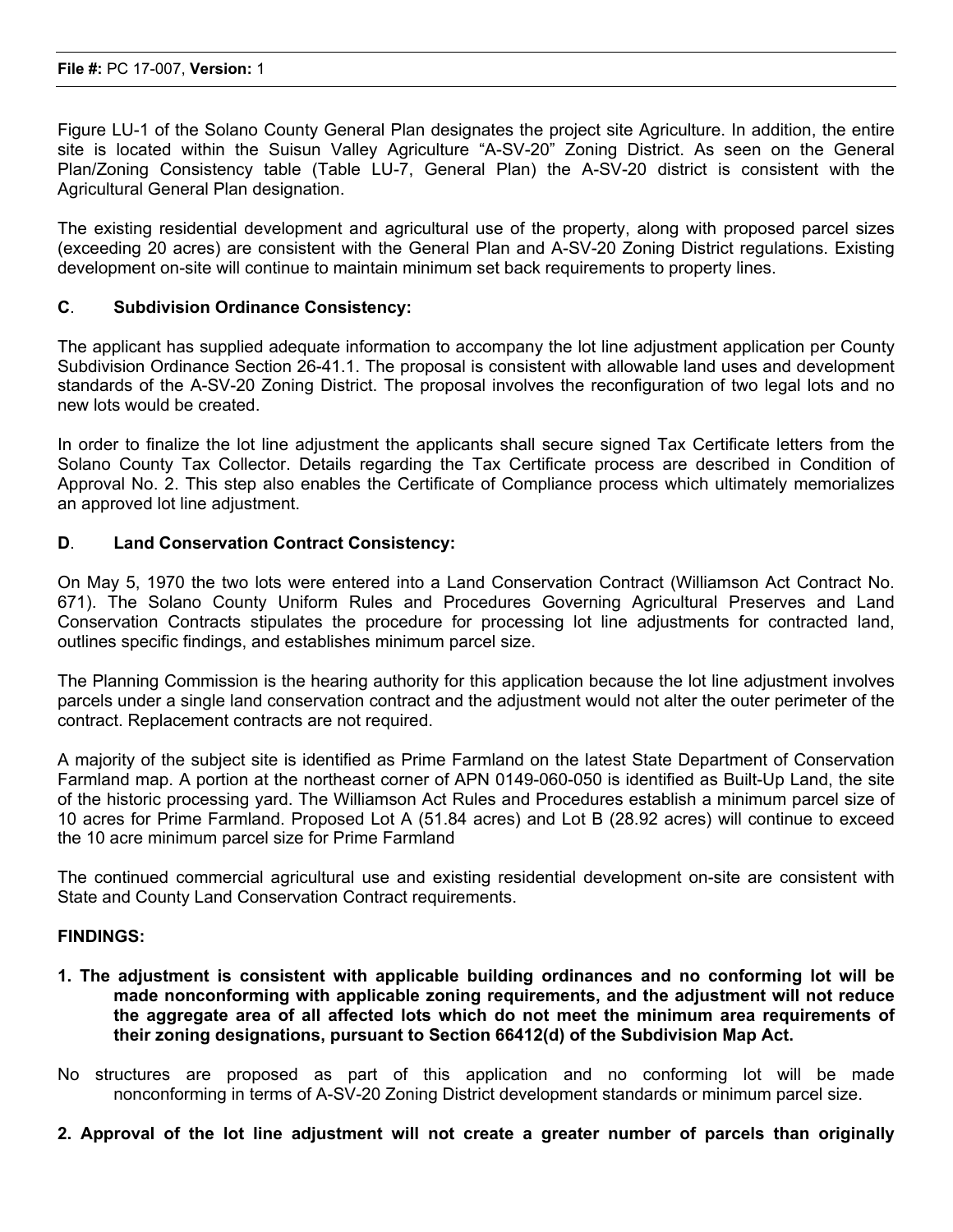#### **existed.**

The lot line adjustment reconfigures two (2) existing legal parcels and will not create any new parcels.

- **3. A letter signed by the Solano County Tax Collector, stating that there are no liens against the properties or any part thereof for unpaid State, County, municipal or local taxes or special assessments collected as taxes, except taxes or special assessments not yet payable, and stating that security has been filed with the Clerk of the Board of Supervisors for the estimated taxes which are a lien on the property but not yet payable for taxes and special assessments, and stating that security satisfy the requirements of Section 66493 of the Subdivision Map Act will be provided.**
- A signed Tax Certificate shall be obtained from the County Tax Collector. This document shall be provided by the applicant to the Planning Services Division. The Tax Certificate shall be recorded as part of the Certificate of Compliance package.

#### **WILLIAMSON ACT FINDINGS per GOVERNMENT CODE SECTION 5127(a)**

**4. The new contract or contracts would enforceably restrict the adjusted boundaries of the parcel for an initial term for at least as long as the unexpired term of the rescinded contract or contracts, but for not less than 10 years.**

The terms of the existing contract will remain unchanged. The contract will remain in effect for a minimum of ten (10) years until such time as a non-renewal or cancellation application is initiated.

**5. There is no net decrease in the amount of the acreage restricted. In cases where the parcels involved in a lot line adjustment are both subject to contracts rescinded pursuant to this section, this finding will be satisfied if the aggregate acreage of the land restricted by the new contracts is at least as great as the aggregate acreage restricted by the rescinded contracts.**

The amount of land under restricted contract will not change.

**6. At least 90 percent of the land under the former contract or contracts remains under the new contract or contracts.**

The entire acreage under contract will remain the same.

**7. After the lot line adjustment, the parcels of land subject to contract will be large enough to sustain their agricultural use.**

Lot A (51.84 acres) and Lot B (28.92 acres) exceed the minimum parcel size of 10 acres required for Prime Farmland.

**8. The lot line adjustment would not compromise the long-term agricultural productivity of the parcel or other agricultural lands subject to a contract or contracts.**

The existing agricultural land use will remain unchanged and would not compromise the long-term agricultural productivity of the parcels or other agricultural lands.

9. The lot line adjustment is not likely to result in the removal of adjacent land from agricultural **use.**

The lot line adjustment will not affect adjacent agricultural lands.

**10. The lot line adjustment does not result in a greater number of developable parcels than existed**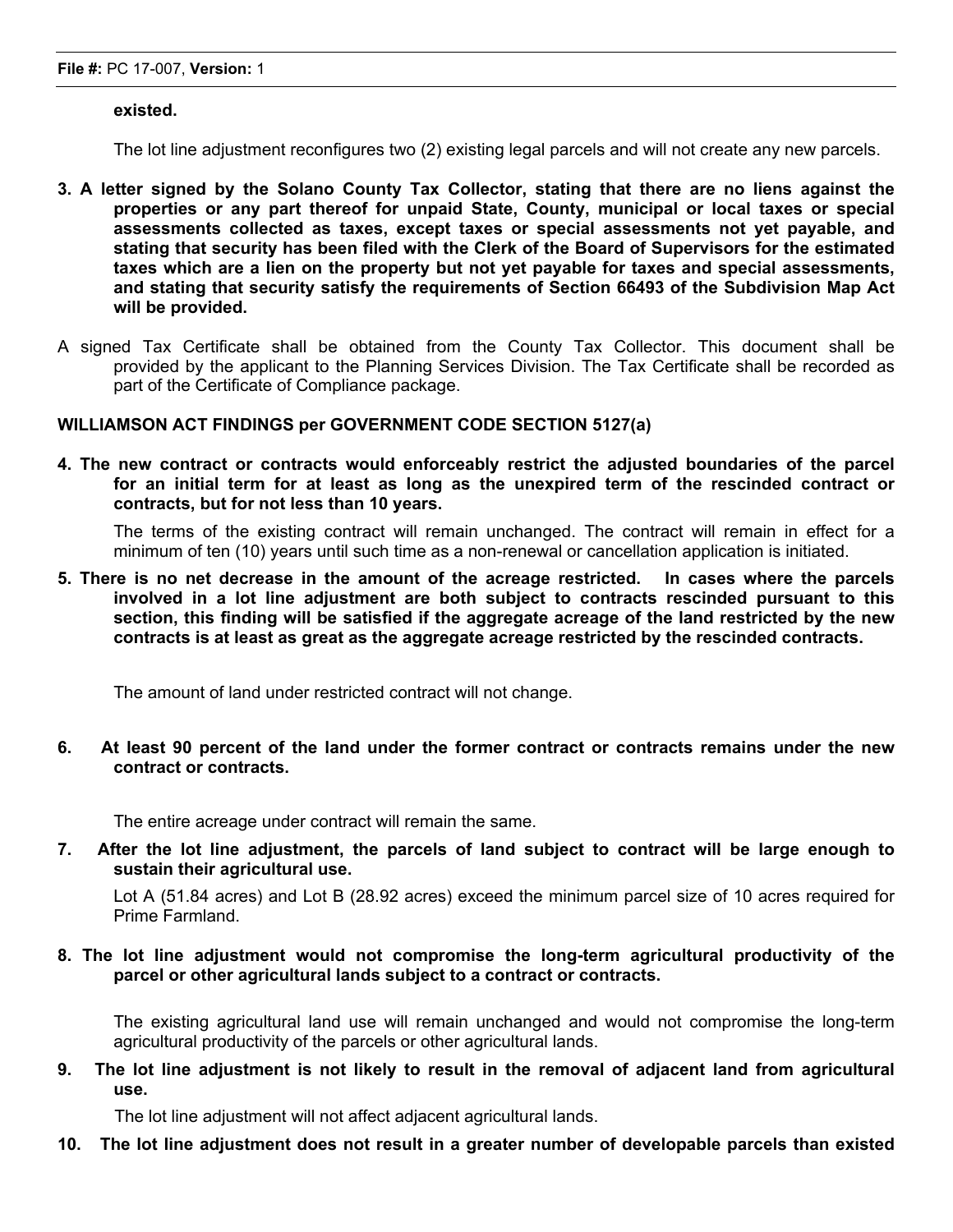#### **prior to the adjustment, or an adjusted lot that is inconsistent with the general plan.**

There are two (2) existing lots, and the lot line adjustment will not create any new parcels. The property and existing land use is consistent with the General Plan.

#### **SUGGESTED FINDINGS**

**11.** The proposed lot line adjustment is a ministerial action and is therefore not subject to the provisions of the California Environmental Quality Act pursuant to CEQA Guidelines Section 21080 (b) (1)].

#### **CONDITIONS OF APPROVAL:**

- **1.** The Lot Line Adjustment shall be established in compliance with the application materials and tentative lot line adjustment map filed for application No. LLA-16-03, dated January 24, 2017 prepared by Cinquini & Passarino, Inc. Land Surveying, on file with the Planning Services Division and as approved by the Planning Commission.
- **2.** A Certificate of Compliance demonstrating that the subject lot line has been adjusted in accord with the State of California Subdivision Map Act and Solano County Subdivision Ordinance regulations shall be recorded with the Solano County Recorder's Office within one (1) year of the tentative approval by the Planning Commission. Failure to record a Certificate of Compliance within one year of Hearing Authority approval shall render the Lot Line Adjustment null and void.

Submittal of additional documents is required by the applicant in order to obtain a Certificate of Compliance from the Planning Division. The applicant shall initiate this step by submitting written legal descriptions of the parcels as adjusted to the Planning Services Division. The legal descriptions shall be prepared by a registered land surveyor or civil engineer licensed to survey in the State of California and each page of the legal descriptions must be signed and sealed by the professional preparing the descriptions. Upon review and approval of the legal descriptions by the Planning Division, a Certificate of Compliance will be prepared and forwarded by the Planning Services Division to the Title Company/Escrow Officer identified on the Lot line Adjustment application, with instruction to the Title Company/Escrow Officer to prepare new grant deeds reflecting the property boundaries as adjusted.

In order to obtain a Certificate of Compliance package that is ready for recordation, the permittee shall submit the following documents to their Title Company to complete the Certificate of Compliance package:

- a) Grant Deed(s) that convey the adjustment area(s) between the parcel owners.
- b) Any conveyance documents that may be required for the relocation and/or extensions of existing utilities and easements.
- c) A statement, certificate, or security indicating there are no liens against the properties for any unpaid taxes or special assessments. Property owners shall work with their representative title company and contact the Solano County Assessor's Mapping Department to initiate the 'Tax Certificate' process. Fees are collected by the Assessor's Office to begin this process.

Once all of the necessary documents have been submitted to the Planning Division, a Certificate of Compliance package will be prepared and transmitted to the applicant's title company with instruction for recordation with the Solano County Recorder, thus completing the Lot Line Adjustment approval process.

**3.** Per Solano Irrigation District's Rules and Regulations, the subdivider is required to provide water service to all newly created parcels. Each lot shall receive access to an existing service. Lot B requires an easement through Lot A for the conveyance of irrigation water. The easement shall be recorded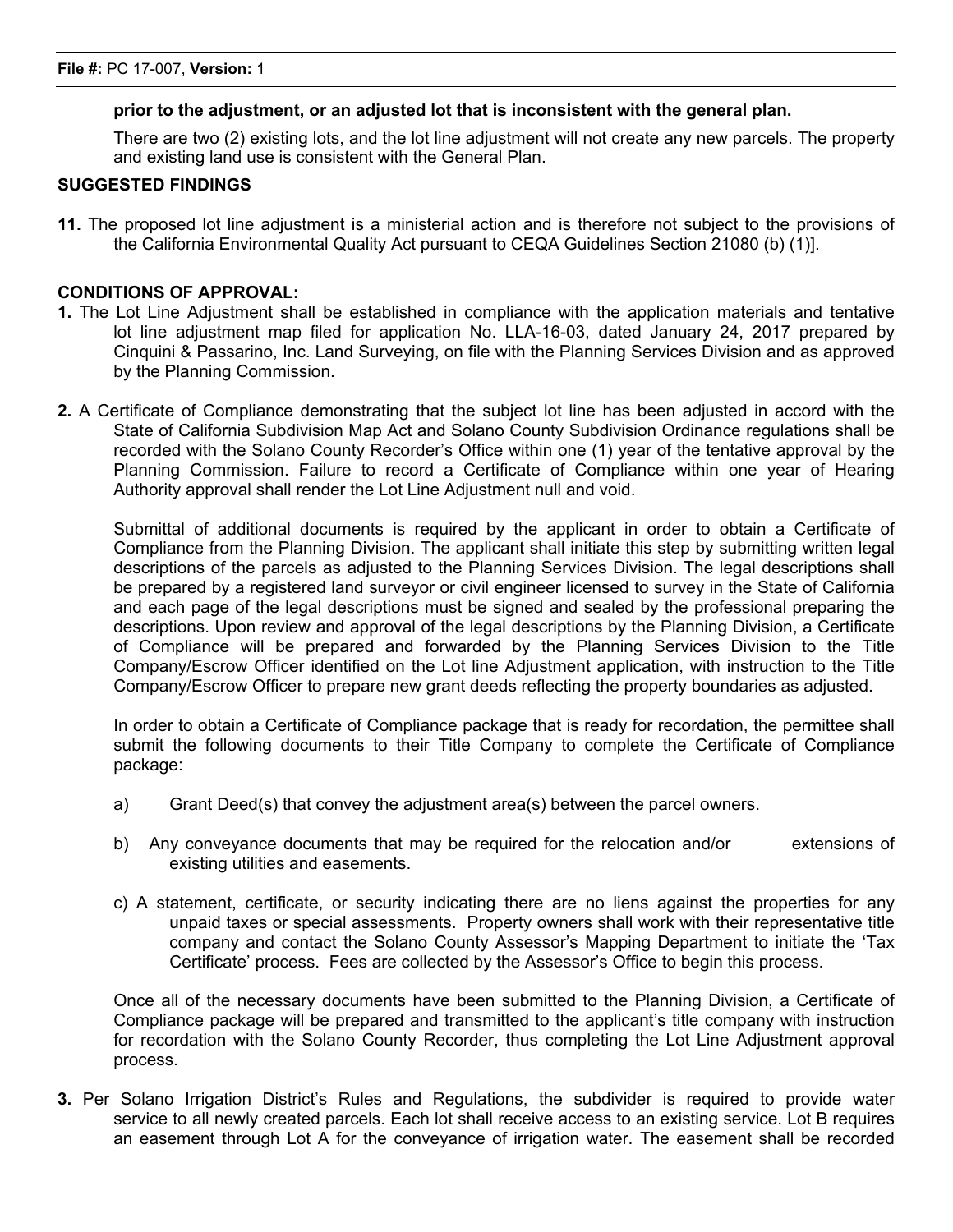concurrently with the Certificate of Compliance.

## **ATTACHMENTS:**

- A Draft Resolution
- B Assessor's Parcel Map
- C Tentative Lot Line Adjustment Map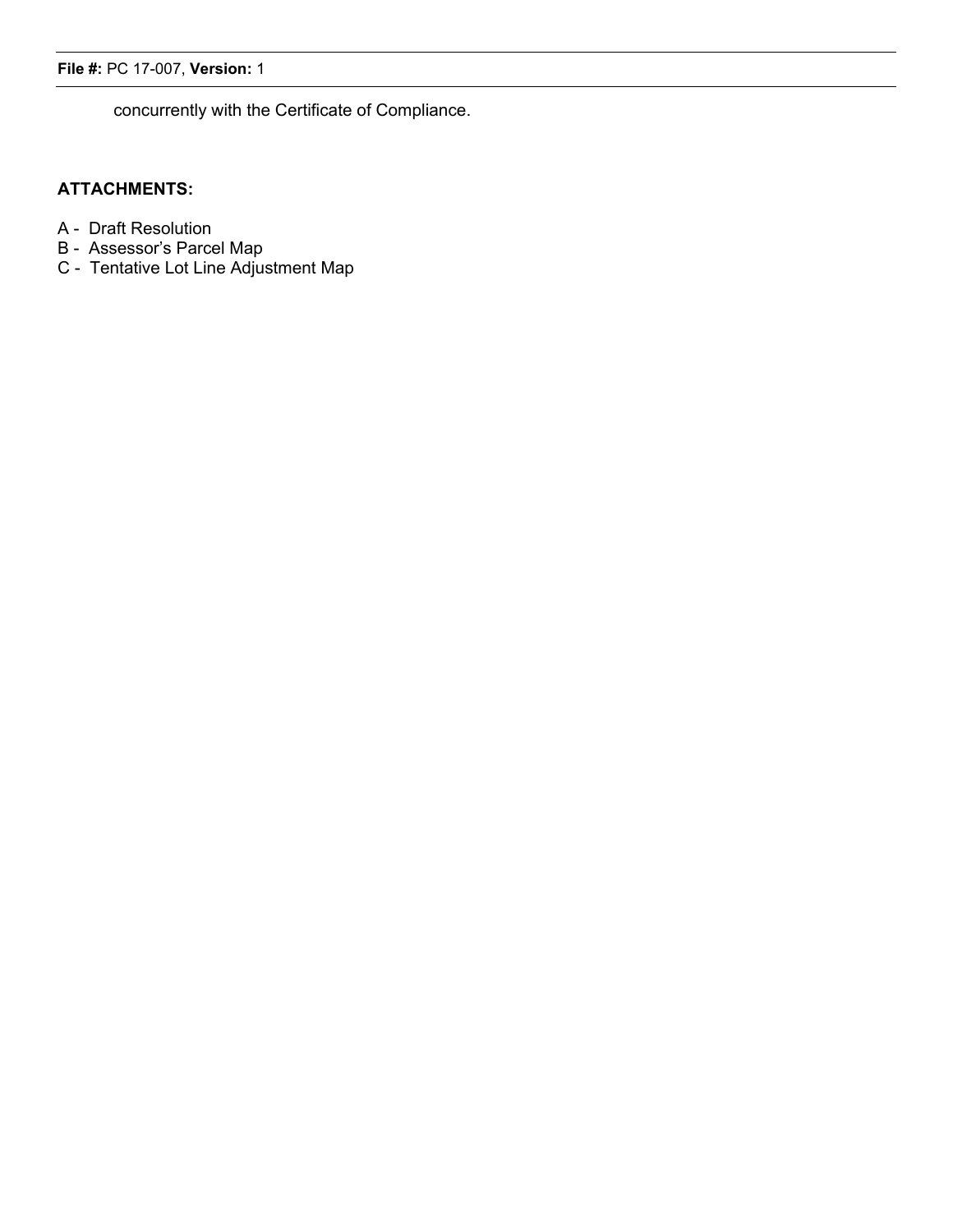# **SOLANO COUNTY PLANNING COMMISSION RESOLUTION NO. XX**

<span id="page-11-0"></span>**WHEREAS**, the Solano County Planning Commission has considered Lot Line Adjustment Application No. LLA-16-03 of **Cordelia Winery LLC and Ryan German & Michael and Janis German** to reconfigure the common parcel boundary between two adjacent lots located at 4991 Suisun Valley Road, 2 miles northwest of the City of Fairfield within the Suisun Valley Agriculture "A-SV-20" Zoning District; APNs 0149-060-030, 05, 06, 08, and 09, and;

**WHEREAS**, the Commission has reviewed the report of the Department of Resource Management and heard testimony relative to the subject application at the duly noticed public hearing held on February 16, 2017, and;

**WHEREAS**, after due consideration, the Planning Commission has made the following findings in regard to said proposal:

**1. The adjustment is consistent with applicable building ordinances and no conforming lot will be made nonconforming with applicable zoning requirements, and the adjustment will not reduce the aggregate area of all affected lots which do not meet the minimum area requirements of their zoning designations, pursuant to Section 66412(d) of the Subdivision Map Act.**

No structures are proposed as part of this application and no conforming lot will be made nonconforming in terms of A-SV-20 Zoning District development standards or minimum parcel size.

#### **2. Approval of the lot line adjustment will not create a greater number of parcels than originally existed.**

The lot line adjustment reconfigures two (2) existing legal parcels and will not create any new parcels.

**3. A letter signed by the Solano County Tax Collector, stating that there are no liens against the properties or any part thereof for unpaid State, County, municipal or local taxes or special assessments collected as taxes, except taxes or special assessments not yet payable, and stating that security has been filed with the Clerk of the Board of Supervisors for the estimated taxes which are a lien on the property but not yet payable for taxes and special assessments, and stating that security satisfy the requirements of Section 66493 of the Subdivision Map Act will be provided.** 

A signed Tax Certificate shall be obtained from the County Tax Collector. This document shall be provided by the applicant to the Planning Services Division. The Tax Certificate shall be recorded as part of the Certificate of Compliance package.

#### **WILLIAMSON ACT FINDINGS per GOVERNMENT CODE SECTION 5127(a)**

#### **4. The new contract or contracts would enforceably restrict the adjusted boundaries of the parcel for an initial term for at least as long as the unexpired term of the rescinded contract or contracts, but for not less than 10 years.**

The terms of the existing contract will remain unchanged. The contract will remain in effect for a minimum of ten (10) years until such time as a non-renewal or cancellation application is initiated.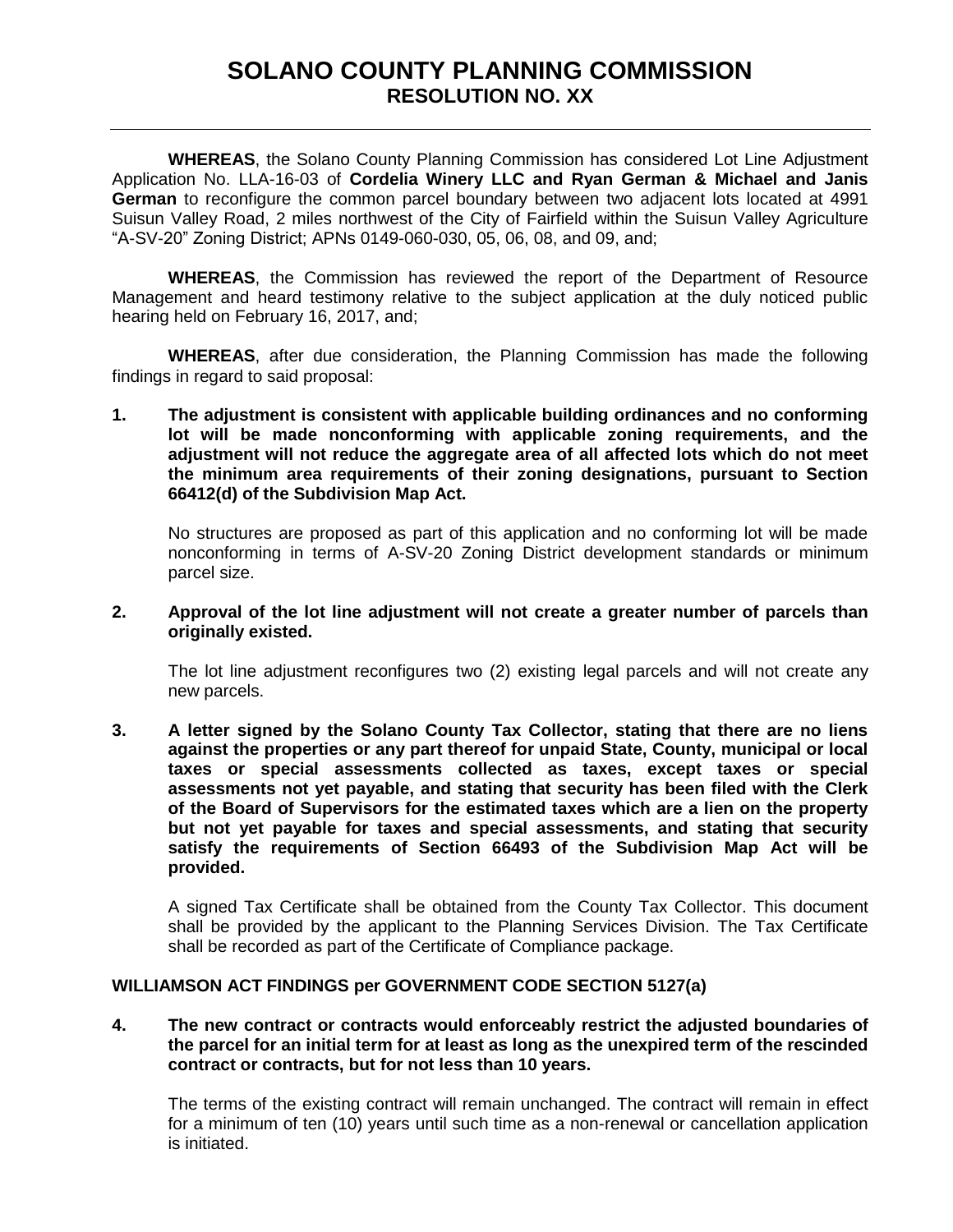**5. There is no net decrease in the amount of the acreage restricted. In cases where the parcels involved in a lot line adjustment are both subject to contracts rescinded pursuant to this section, this finding will be satisfied if the aggregate acreage of the land restricted by the new contracts is at least as great as the aggregate acreage restricted by the rescinded contracts.**

The amount of land under restricted contract will not change.

**6. At least 90 percent of the land under the former contract or contracts remains under the new contract or contracts.**

The entire acreage under contract will remain the same.

**7. After the lot line adjustment, the parcels of land subject to contract will be large enough to sustain their agricultural use.**

Lot A (51.84 acres) and Lot B (28.92 acres) exceed the minimum parcel size of 10 acres required for Prime Farmland.

#### **8. The lot line adjustment would not compromise the long-term agricultural productivity of the parcel or other agricultural lands subject to a contract or contracts.**

The existing agricultural land use will remain unchanged and would not compromise the long-term agricultural productivity of the parcels or other agricultural lands.

#### **9. The lot line adjustment is not likely to result in the removal of adjacent land from agricultural use.**

The lot line adjustment will not affect adjacent agricultural lands.

#### **10. The lot line adjustment does not result in a greater number of developable parcels than existed prior to the adjustment, or an adjusted lot that is inconsistent with the general plan.**

There are two (2) existing lots, and the lot line adjustment will not create any new parcels. The property and existing land use is consistent with the General Plan.

**11.** The proposed lot line adjustment is a ministerial action and is therefore not subject to the provisions of the California Environmental Quality Act pursuant to CEQA Guidelines Section 21080 (b) (1)].

**BE IT, THEREFORE, RESOLVED**, that the Planning Commission of the County of Solano does hereby approve Lot Line Adjustment Application No. LLA-16-03 subject to the following recommended conditions of approval:

- **1.** The Lot Line Adjustment shall be established in compliance with the application materials and tentative lot line adjustment map filed for application No. LLA-16-03, dated January 24, 2017 prepared by Cinquini & Passarino, Inc. Land Surveying, on file with the Planning Services Division and as approved by the Planning Commission.
- **2.** A Certificate of Compliance demonstrating that the subject lot line has been adjusted in accord with the State of California Subdivision Map Act and Solano County Subdivision Ordinance regulations shall be recorded with the Solano County Recorder's Office within one (1) year of the tentative approval by the Planning Commission. Failure to record a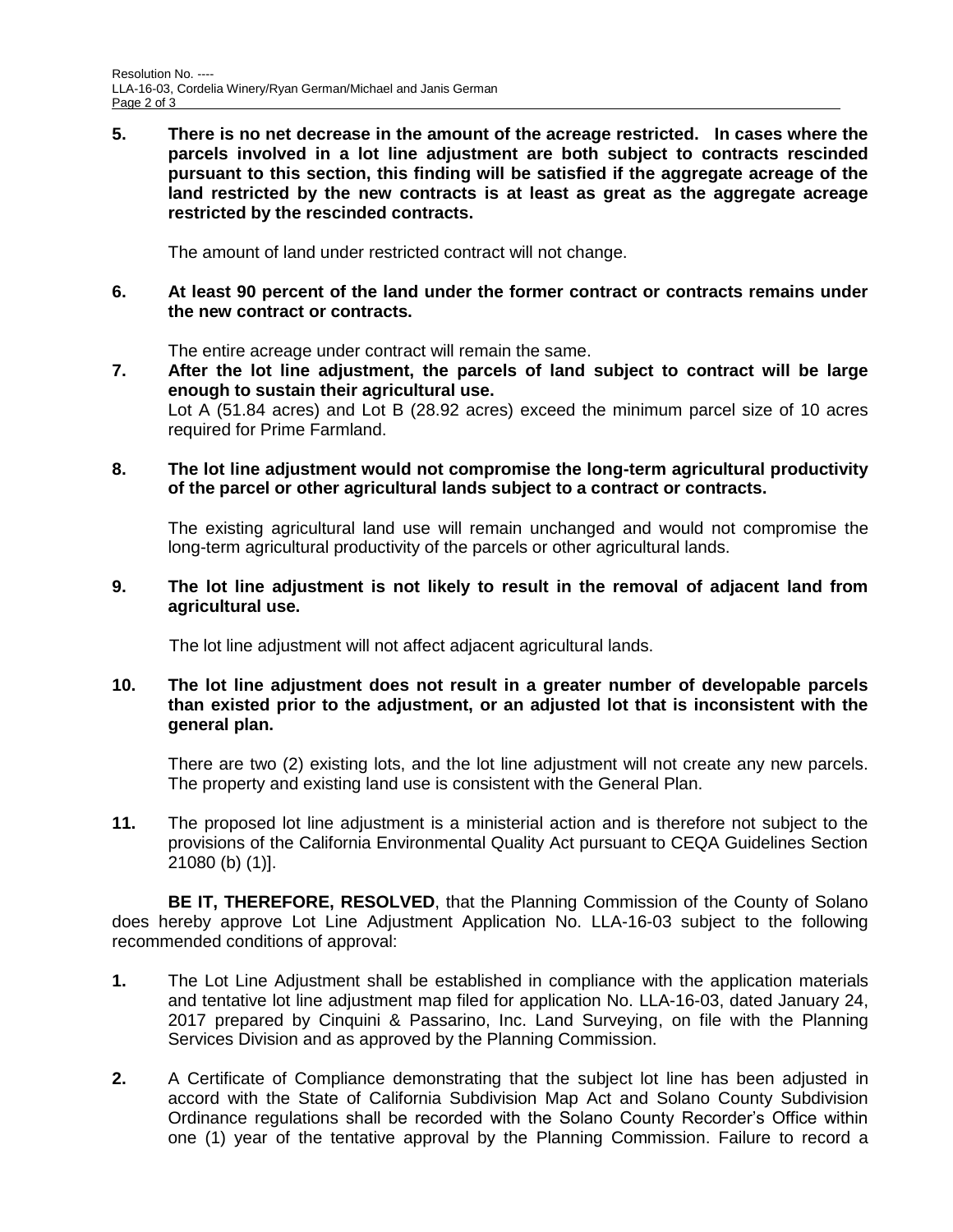Certificate of Compliance within one year of Hearing Authority approval shall render the Lot Line Adjustment null and void.

Submittal of additional documents is required by the applicant in order to obtain a Certificate of Compliance from the Planning Division. The applicant shall initiate this step by submitting written legal descriptions of the parcels as adjusted to the Planning Services Division. The legal descriptions shall be prepared by a registered land surveyor or civil engineer licensed to survey in the State of California and each page of the legal descriptions must be signed and sealed by the professional preparing the descriptions. Upon review and approval of the legal descriptions by the Planning Division, a Certificate of Compliance will be prepared and forwarded by the Planning Services Division to the Title Company/Escrow Officer identified on the Lot line Adjustment application, with instruction to the Title Company/Escrow Officer to prepare new grant deeds reflecting the property boundaries as adjusted.

In order to obtain a Certificate of Compliance package that is ready for recordation, the permittee shall submit the following documents to their Title Company to complete the Certificate of Compliance package:

- a) Grant Deed(s) that convey the adjustment area(s) between the parcel owners.
- b) Any conveyance documents that may be required for the relocation and/or extensions of existing utilities and easements.
- c) A statement, certificate, or security indicating there are no liens against the properties for any unpaid taxes or special assessments. Property owners shall work with their representative title company and contact the Solano County Assessor's Mapping Department to initiate the 'Tax Certificate' process. Fees are collected by the Assessor's Office to begin this process.

Once all of the necessary documents have been submitted to the Planning Division, a Certificate of Compliance package will be prepared and transmitted to the applicant's title company with instruction for recordation with the Solano County Recorder, thus completing the Lot Line Adjustment approval process.

**3.** Per Solano Irrigation District's Rules and Regulations, the subdivider is required to provide water service to all newly created parcels. Each lot shall receive access to an existing service. Lot B requires an easement through Lot A for the conveyance of irrigation water. The easement shall be recorded concurrently with the Certificate of Compliance.

**\* \* \* \* \* \* \* \* \* \* \* \* \* \* \* \* \* \* \* \* \* \* \* \* \* \* \* \***

I hereby certify that the foregoing resolution was adopted at the regular meeting of the Solano County Planning Commission on February 16, 2017 by the following vote:

| AYES: | Commissioners |  |
|-------|---------------|--|
|       |               |  |

NOES: Commissioners EXCUSED: Commissioners

By: \_\_\_\_\_\_\_\_\_\_\_\_\_\_\_\_\_\_\_\_\_\_\_\_\_\_\_\_\_\_\_\_\_\_\_

Bill Emlen, Secretary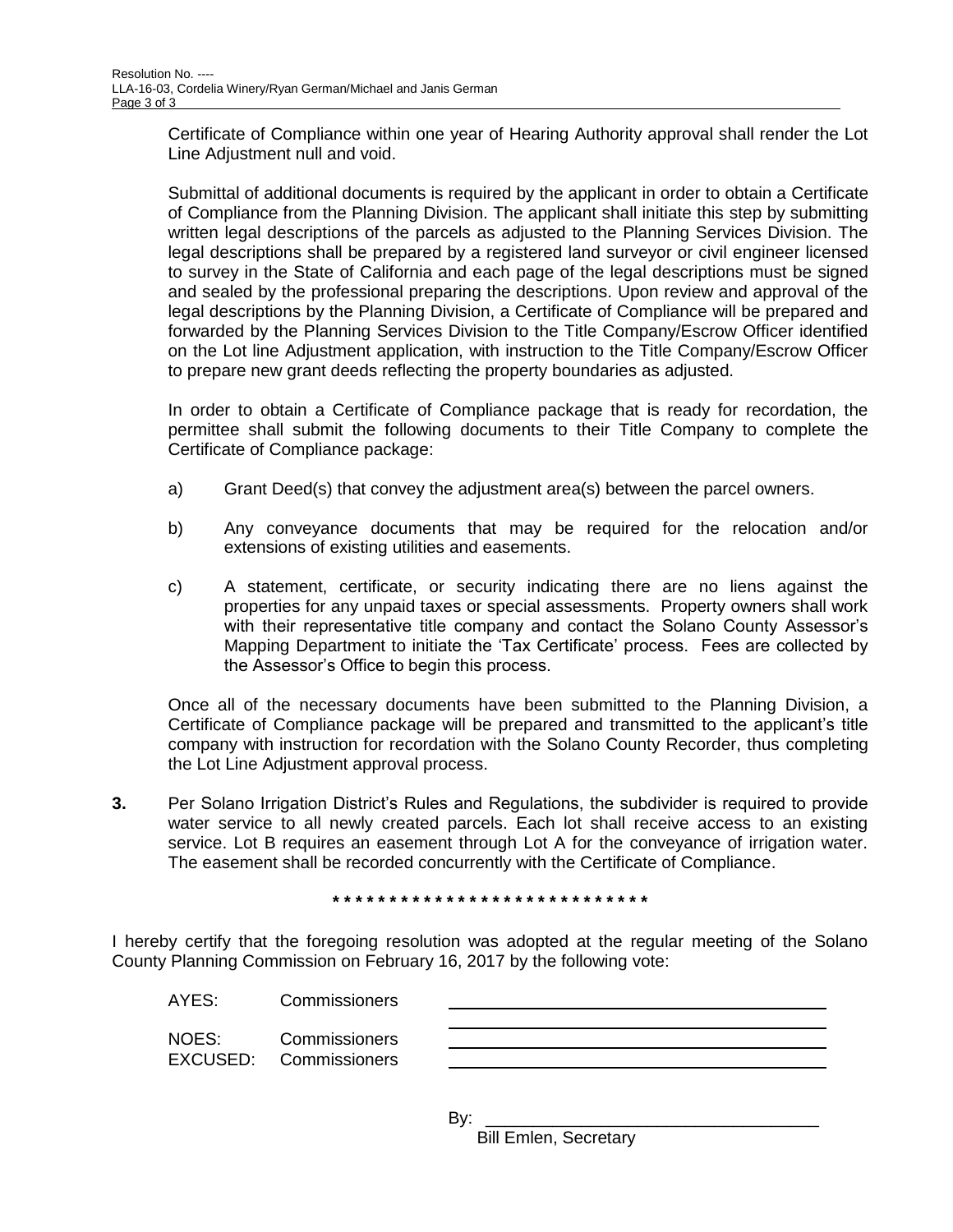![](_page_14_Figure_0.jpeg)